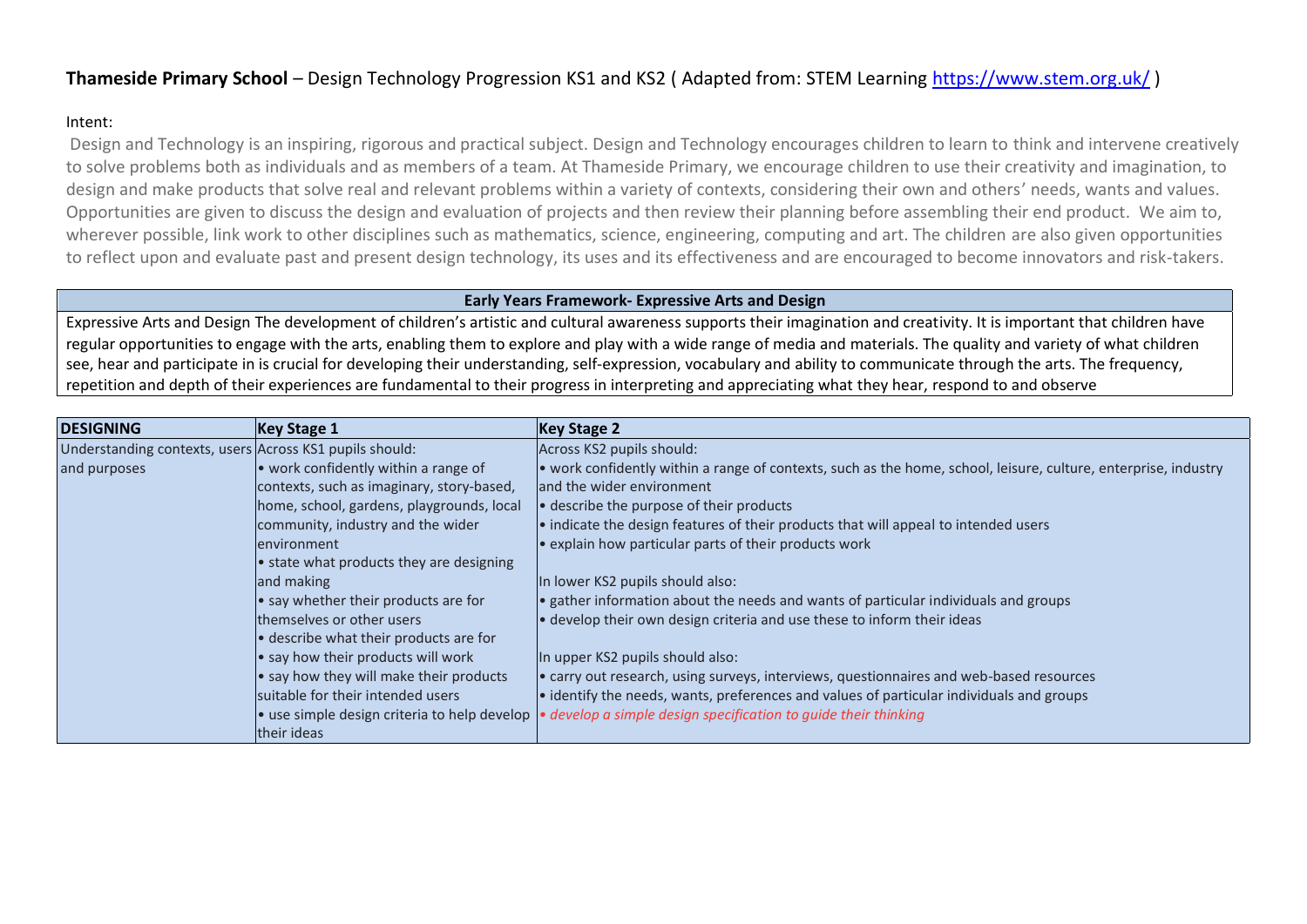| Generating, developing,                                   | Across KS1 pupils should:                                              | Across KS2 pupils should:                                                                                         |
|-----------------------------------------------------------|------------------------------------------------------------------------|-------------------------------------------------------------------------------------------------------------------|
| modelling and communicating                               | • generate ideas by drawing on their own                               | • share and clarify ideas through discussion                                                                      |
| ideas                                                     | experiences                                                            | · model their ideas using prototypes and pattern pieces                                                           |
|                                                           | · use knowledge of existing products to                                | · use annotated sketches, cross-sectional drawings and exploded diagrams to develop and communicate their         |
|                                                           | help come up with ideas                                                | deas                                                                                                              |
|                                                           | · develop and communicate ideas by                                     | · use computer-aided design to develop and communicate their ideas                                                |
|                                                           | talking and drawing                                                    | In lower KS2 pupils should also:                                                                                  |
|                                                           | · model ideas by exploring materials,                                  | generate realistic ideas, focusing on the needs of the user                                                       |
|                                                           | components and construction kits and by                                | make design decisions that take account of the availability of resources                                          |
|                                                           | making templates and mock-ups                                          |                                                                                                                   |
|                                                           | • use ICT, where appropriate, to develop                               | In upper KS2 pupils should also:                                                                                  |
|                                                           | and communicate their ideas                                            | generate innovative ideas, drawing on research                                                                    |
|                                                           |                                                                        | make design decisions, taking account of constraints such as time, resources and cost                             |
| <b>MAKING</b>                                             | <b>Key Stage 1</b>                                                     | <b>Key Stage 2</b>                                                                                                |
| Planning                                                  | Across KS1 pupils should:                                              | Across KS2 pupils should:                                                                                         |
|                                                           | plan by suggesting what to do next                                     | · select tools and equipment suitable for the task                                                                |
|                                                           | • select from a range of tools and                                     | $\bullet$ explain their choice of tools and equipment in relation to the skills and techniques they will be using |
|                                                           | equipment, explaining their choices                                    | • select materials and components suitable for the task                                                           |
|                                                           | · select from a range of materials and                                 | · explain their choice of materials and components according to functional properties and aesthetic qualities     |
|                                                           | components according to their                                          | In lower KS2 pupils should also:                                                                                  |
|                                                           | characteristics                                                        | order the main stages of making                                                                                   |
|                                                           |                                                                        |                                                                                                                   |
|                                                           |                                                                        | In upper KS2 pupils should also:                                                                                  |
|                                                           |                                                                        | produce appropriate lists of tools, equipment and materials that they need                                        |
|                                                           |                                                                        | formulate step-by-step plans as a guide to making                                                                 |
| Practical skills and techniques Across KS1 pupils should: |                                                                        | Across KS2 pupils should:                                                                                         |
|                                                           | • follow procedures for safety and hygiene                             | · follow procedures for safety and hygiene                                                                        |
|                                                           | • use a range of materials and components,                             | · use a wider range of materials and components than KS1, including construction materials and kits, textiles,    |
|                                                           | including construction materials and kits,                             | food ingredients, mechanical components and electrical components                                                 |
|                                                           | textiles, food ingredients and mechanical                              | In lower KS2 pupils should also:                                                                                  |
|                                                           | components                                                             | measure, mark out, cut and shape materials and components with some accuracy                                      |
|                                                           | · measure, mark out, cut and shape                                     | assemble, join and combine materials and components with some accuracy                                            |
|                                                           | materials and components<br>· assemble, join and combine materials and | apply a range of finishing techniques, including those from art and design, with some accuracy of                 |
|                                                           | components                                                             | In upper KS2 pupils should also:                                                                                  |
|                                                           | • use finishing techniques, including those                            | accurately measure, mark out, cut and shape materials and components                                              |
|                                                           | from art and design                                                    | accurately assemble, join and combine materials and components                                                    |
|                                                           |                                                                        | accurately apply a range of finishing techniques, including those from art and design                             |
|                                                           |                                                                        | use techniques that involve a number of steps                                                                     |
|                                                           |                                                                        | demonstrate resourcefulness when tackling practical problems                                                      |
| <b>EVALUATING</b>                                         | <b>Key Stage 1</b>                                                     | <b>Key Stage 2</b>                                                                                                |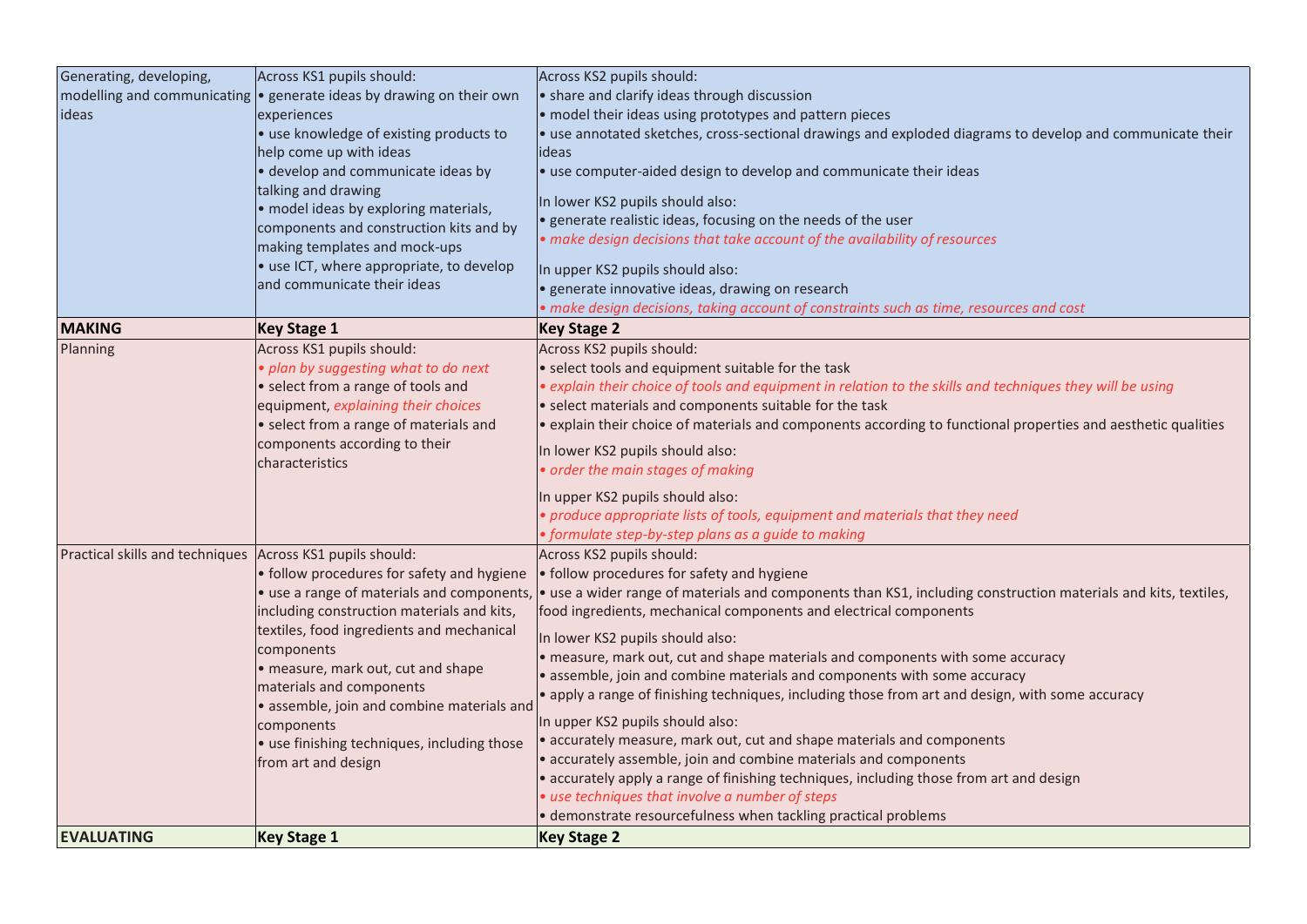| Own ideas and products     | Across KS1 pupils should:<br>• talk about their design ideas and what<br>they are making<br>• make simple judgements about their<br>products and ideas against design criteria<br>· suggest how their products could be                                                                              | Across KS2 pupils should:<br>· identify the strengths and areas for development in their ideas and products<br>. consider the views of others, including intended users, to improve their work<br>In lower KS2 pupils should also:<br>• refer to their design criteria as they design and make<br>ouse their design criteria to evaluate their completed products                                                                                                                                                                                                                                                                                                                                                                                                                                                                           |
|----------------------------|------------------------------------------------------------------------------------------------------------------------------------------------------------------------------------------------------------------------------------------------------------------------------------------------------|---------------------------------------------------------------------------------------------------------------------------------------------------------------------------------------------------------------------------------------------------------------------------------------------------------------------------------------------------------------------------------------------------------------------------------------------------------------------------------------------------------------------------------------------------------------------------------------------------------------------------------------------------------------------------------------------------------------------------------------------------------------------------------------------------------------------------------------------|
|                            | improved                                                                                                                                                                                                                                                                                             | In upper KS2 pupils should also:<br>• critically evaluate the quality of the design, manufacture and fitness for purpose of their products as they<br>design and make<br>· evaluate their ideas and products against their original design specification                                                                                                                                                                                                                                                                                                                                                                                                                                                                                                                                                                                    |
| <b>Existing products</b>   | Across KS1 pupils should<br>explore:<br>• what products are<br>• who products are for<br>• what products are for<br>• how products work<br>• how products are used<br>• where products might be used<br>• what materials products are<br>made from<br>. what they like and dislike about<br>products | Across KS2 pupils should investigate and analyse:<br>• how well products have been designed<br>• how well products have been made<br>• why materials have been chosen<br>. what methods of construction have been used<br>• how well products work<br>• how well products achieve their purposes<br>. how well products meet user needs and wants<br>In lower KS2 pupils should also investigate and analyse:<br>• who designed and made the products<br>• where products were designed and made<br>• when products were designed and made<br>· whether products can be recycled or reused<br>In upper KS2 pupils should also investigate and analyse:<br>• how much products cost to make<br>• how innovative products are<br>• how sustainable the materials in products are<br>• what impact products have beyond their intended purpose |
| Key events and individuals | Not a requirement in KS1                                                                                                                                                                                                                                                                             | Across KS2 pupils should know:<br>· about inventors, designers, engineers, chefs and manufacturers who have developed ground-breaking<br>products                                                                                                                                                                                                                                                                                                                                                                                                                                                                                                                                                                                                                                                                                           |
| <b>TECHNICAL KNOWLEDGE</b> | <b>Key Stage 1</b>                                                                                                                                                                                                                                                                                   | <b>Key Stage 2</b>                                                                                                                                                                                                                                                                                                                                                                                                                                                                                                                                                                                                                                                                                                                                                                                                                          |
| Making products work       | Across KS1 pupils should know:<br>• about the simple working characteristics<br>of materials and components<br>• about the movement of simple<br>mechanisms such as levers, sliders, wheels<br>and axles                                                                                             | Across KS2 pupils should know:<br>• how to use learning from science to help design and make products that work<br>. how to use learning from mathematics to help design and make products that work<br>• that materials have both functional properties and aesthetic qualities<br>• that materials can be combined and mixed to create more useful characteristics<br>• that mechanical and electrical systems have an input, process and output<br>• how freestanding structures can be made • the correct technical vocabulary for the projects they are undertaking                                                                                                                                                                                                                                                                    |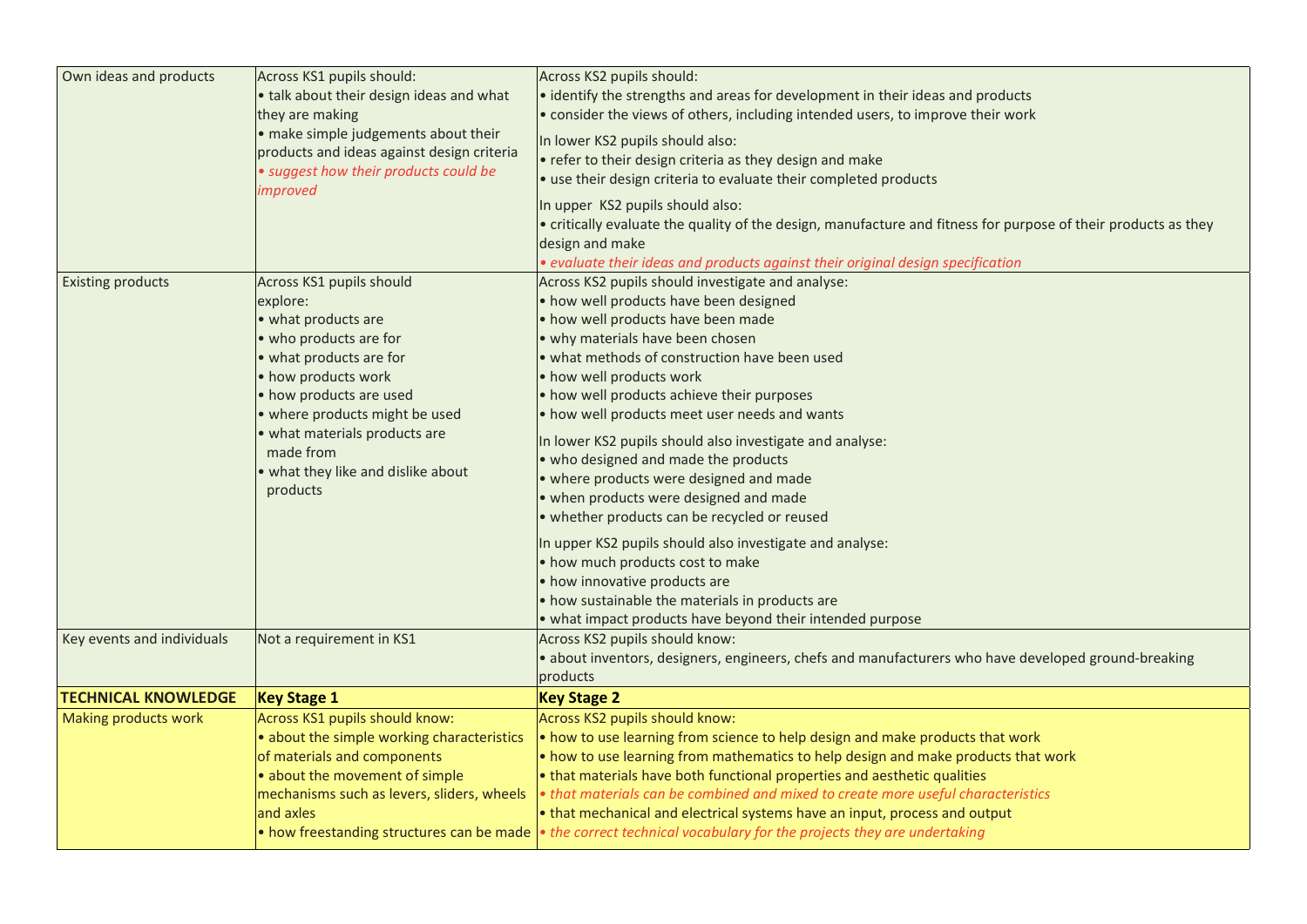|                                            | stronger, stiffer and more stable<br>• that a 3-D textiles product can be<br>assembled from two identical fabric shapes<br>• that food ingredients should be combined<br>according to their sensory characteristics<br>• the correct technical vocabulary for the<br>projects they are undertaking                                                                  | In lower KS2 pupils should also know:<br>. how mechanical systems such as levers and linkages or pneumatic systems create<br>movement<br>• how simple electrical circuits and components can be used to create functional products<br>• how to program a computer to control their products<br>• how to make strong, stiff shell structures<br>. that a single fabric shape can be used to make a 3D textiles product<br>• that food ingredients can be fresh, pre-cooked and processed<br>In upper KS2 pupils should also know:<br>• how mechanical systems such as cams or pulleys or gears create movement<br>. how more complex electrical circuits and components can be used to create functional products<br>. how to program a computer to monitor changes in the environment and control their products<br>• how to reinforce and strengthen a 3D framework<br>• that a 3D textiles product can be made from a combination of fabric shapes |
|--------------------------------------------|---------------------------------------------------------------------------------------------------------------------------------------------------------------------------------------------------------------------------------------------------------------------------------------------------------------------------------------------------------------------|------------------------------------------------------------------------------------------------------------------------------------------------------------------------------------------------------------------------------------------------------------------------------------------------------------------------------------------------------------------------------------------------------------------------------------------------------------------------------------------------------------------------------------------------------------------------------------------------------------------------------------------------------------------------------------------------------------------------------------------------------------------------------------------------------------------------------------------------------------------------------------------------------------------------------------------------------|
|                                            |                                                                                                                                                                                                                                                                                                                                                                     | that a recipe can be adapted by adding or substituting one or more ingredients                                                                                                                                                                                                                                                                                                                                                                                                                                                                                                                                                                                                                                                                                                                                                                                                                                                                       |
| <b>COOKING &amp; NUTRITION</b>             | <b>Key Stage 1</b>                                                                                                                                                                                                                                                                                                                                                  | <b>Key Stage 2</b>                                                                                                                                                                                                                                                                                                                                                                                                                                                                                                                                                                                                                                                                                                                                                                                                                                                                                                                                   |
| Where food comes from                      | Across KS1 pupils should know:<br>• that all food comes from plants<br>or animals<br>• that food has to be farmed,<br>grown elsewhere (e.g. home)<br>or caught                                                                                                                                                                                                      | Across KS2 pupils should know:<br>. that food is grown (such as tomatoes, wheat and potatoes), reared (such as pigs, chickens and cattle) and<br>caught (such as fish) in the UK, Europe and the wider world<br>In late KS2 pupils should also know:<br>that seasons may affect the food available<br>. how food is processed into ingredients that can be eaten or used in cooking                                                                                                                                                                                                                                                                                                                                                                                                                                                                                                                                                                  |
| Food preparation, cooking<br>and nutrition | Across KS1 pupils should know:<br>. how to name and sort foods into the five<br>groups in The eat well plate<br>• that everyone should eat at least five<br>portions of fruit and vegetables every day<br>• how to prepare simple dishes safely and<br>hygienically, without using a heat source<br>• how to use techniques such as cutting,<br>peeling and grating | Across KS2 pupils should know:<br>. how to prepare and cook a variety of predominantly savoury dishes safely and hygienically including, where<br>appropriate, the use of a heat source<br>• how to use a range of techniques such as peeling, chopping, slicing, grating, mixing, spreading, kneading and<br>baking<br>In lower KS2 pupils should also know:<br>• that a healthy diet is made up from a variety and balance of different food and drink, as depicted in The eat<br>well plate<br>• that to be active and healthy, food and drink are needed to provide energy for the body<br>In upper KS2 pupils should also know:<br>• that recipes can be adapted to change the appearance, taste, texture and aroma<br>• that different food and drink contain different substances – nutrients, water and fibre – that are needed for<br>health                                                                                                |

**Thameside Primary School** – Design Technology Overview KS1 and KS2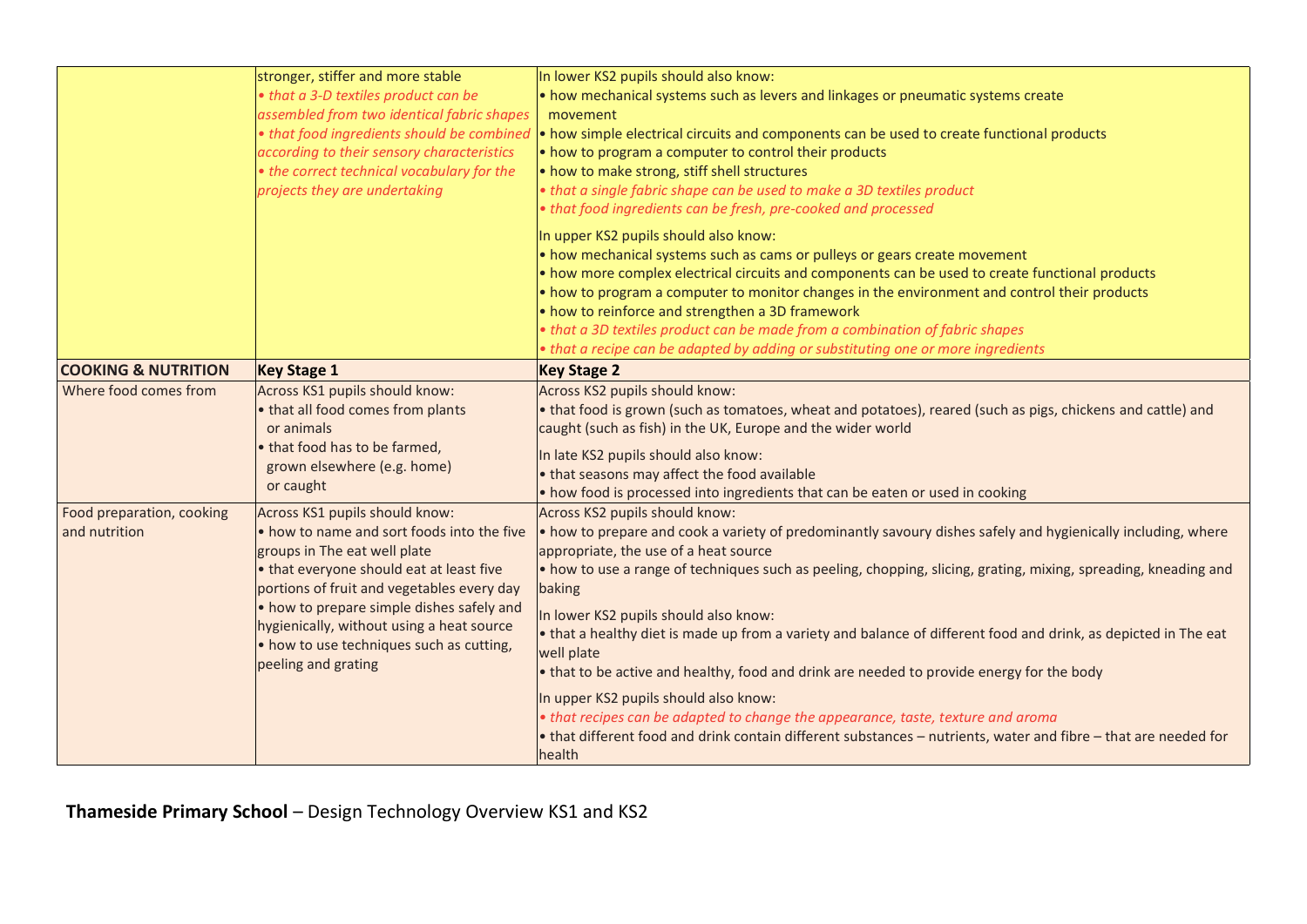| Year 1                    | Year 2                           | Year <sub>3</sub>                              | Year 4/5                  | <b>Year 5/6</b>                      |
|---------------------------|----------------------------------|------------------------------------------------|---------------------------|--------------------------------------|
| Term 6                    | Term 6                           | Term <sub>2</sub>                              | Term 4                    | Term 3                               |
| 3D houses                 | 3D houses                        | Mechanisms - What can<br>you power with water? | <b>Electrical project</b> | Electrical project                   |
|                           |                                  | Term 6<br>Pop-up Artefacts                     |                           |                                      |
| Year 1                    | Year <sub>2</sub>                | Year <sub>3</sub>                              | Year 4/5                  | Year 5                               |
|                           |                                  |                                                |                           | Year <sub>6</sub>                    |
|                           | Term 2                           |                                                |                           |                                      |
|                           | Textiles - tapestries -          |                                                |                           |                                      |
|                           | wall hanging - weaving -         |                                                |                           |                                      |
|                           | eco link use plastic to<br>weave |                                                |                           |                                      |
|                           |                                  |                                                |                           |                                      |
| Year 1                    | Year 2                           | Year 3                                         | <b>Year 4/5</b>           | <b>Year 5/6</b><br>Year <sub>6</sub> |
| Term 3                    | Term 3                           | Term 4                                         | Term 3                    | Term 1                               |
| Cooking                   | Cooking                          | Cooking                                        | Cooking -Mexican food     | Cooking - Mexican food               |
|                           |                                  |                                                |                           | Term 3                               |
|                           |                                  |                                                |                           | Cooking - Keeping healthy            |
| <b>Healthy sandwiches</b> |                                  | Salad plate                                    |                           | <b>Healthy Smoothies</b>             |
| <b>LtL: Making Links</b>  |                                  | <b>LtL: Making Links</b>                       |                           | <b>LtL: Making Links</b>             |
| (DT/Science/PSHE)         |                                  | (DT/Science/PSHE)                              |                           | (DT/Science/PSHE)                    |

## **Skills and Knowledge Progression**

| <b>Development Matters 2021- Nursery</b>                                             | Development Matters 2021- Reception                                                 |
|--------------------------------------------------------------------------------------|-------------------------------------------------------------------------------------|
| Explore different materials freely, in order to develop their ideas about how to use | Return to and build on their previous learning, refining ideas and developing their |
| them and what to make.                                                               | ability to represent them.                                                          |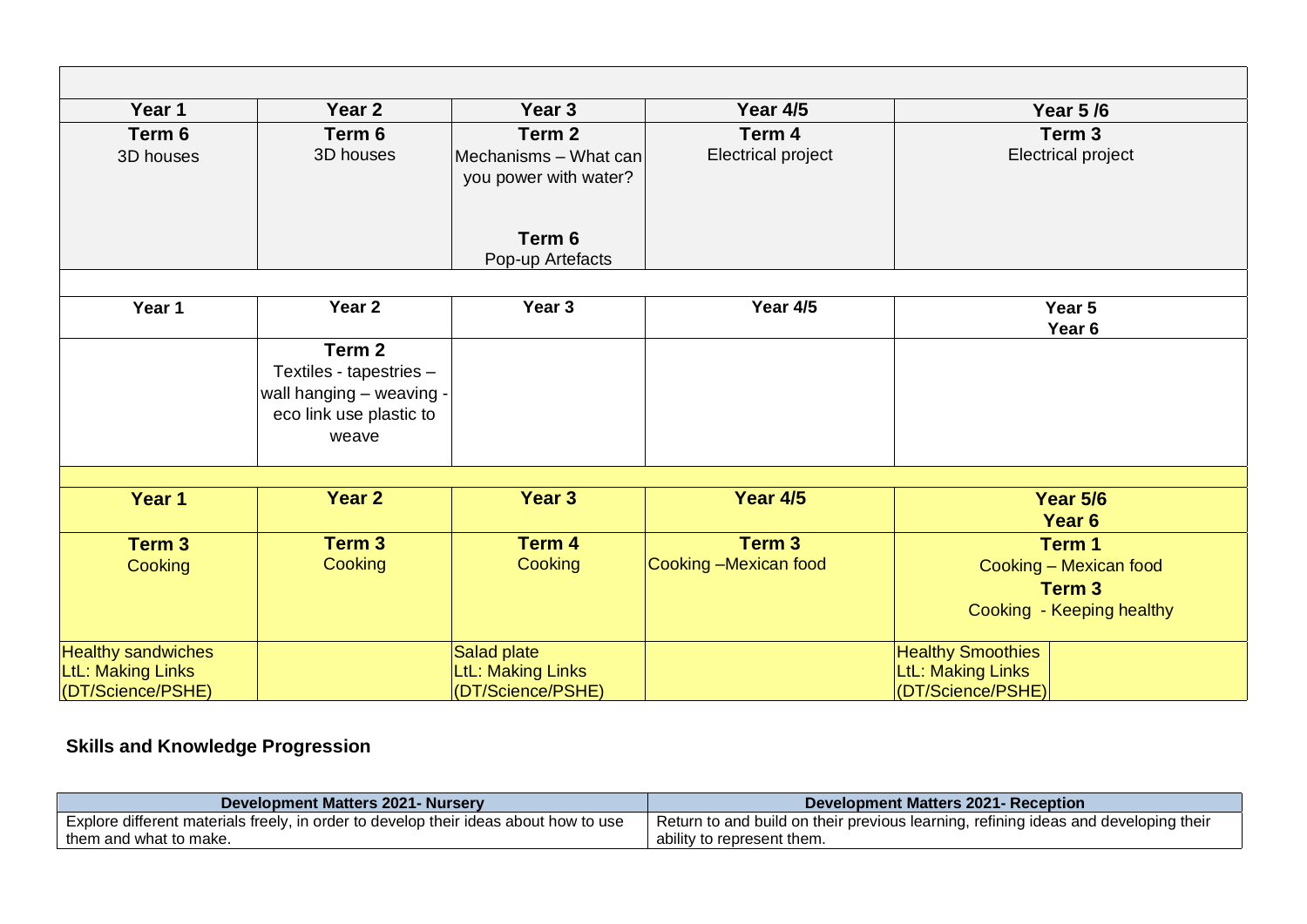| Develop their own ideas and then decide which materials to use to express them. | Create collaboratively, sharing ideas, resources and skills. |
|---------------------------------------------------------------------------------|--------------------------------------------------------------|
| Join different materials and explore different textures.                        |                                                              |
| Create closed shapes with continuous lines, and begin to use these shapes to    |                                                              |
| represent objects.                                                              |                                                              |

| KS <sub>1</sub>                                                                                                                                                                                                                                                                                                                                                                                              |                                                                                                                                                                                                                                                                              | KS <sub>2</sub>                                                                                                                                                                                                                                                                                                                  |                                                                                                                                                                                                                                                                                                                                                                                                                                                                                                                                                        |                                                                                                                                                                                                                                                                                                                                                                                                                                                                                                                                                                                  |                                                                                                                                                                                                                                                                                                                                                                                                                                                                                                                                                                                                                   |
|--------------------------------------------------------------------------------------------------------------------------------------------------------------------------------------------------------------------------------------------------------------------------------------------------------------------------------------------------------------------------------------------------------------|------------------------------------------------------------------------------------------------------------------------------------------------------------------------------------------------------------------------------------------------------------------------------|----------------------------------------------------------------------------------------------------------------------------------------------------------------------------------------------------------------------------------------------------------------------------------------------------------------------------------|--------------------------------------------------------------------------------------------------------------------------------------------------------------------------------------------------------------------------------------------------------------------------------------------------------------------------------------------------------------------------------------------------------------------------------------------------------------------------------------------------------------------------------------------------------|----------------------------------------------------------------------------------------------------------------------------------------------------------------------------------------------------------------------------------------------------------------------------------------------------------------------------------------------------------------------------------------------------------------------------------------------------------------------------------------------------------------------------------------------------------------------------------|-------------------------------------------------------------------------------------------------------------------------------------------------------------------------------------------------------------------------------------------------------------------------------------------------------------------------------------------------------------------------------------------------------------------------------------------------------------------------------------------------------------------------------------------------------------------------------------------------------------------|
|                                                                                                                                                                                                                                                                                                                                                                                                              | Year <sub>2</sub>                                                                                                                                                                                                                                                            | Year <sub>3</sub>                                                                                                                                                                                                                                                                                                                | Year 4                                                                                                                                                                                                                                                                                                                                                                                                                                                                                                                                                 | Year 5                                                                                                                                                                                                                                                                                                                                                                                                                                                                                                                                                                           | Year <sub>6</sub>                                                                                                                                                                                                                                                                                                                                                                                                                                                                                                                                                                                                 |
| Year 1                                                                                                                                                                                                                                                                                                                                                                                                       |                                                                                                                                                                                                                                                                              |                                                                                                                                                                                                                                                                                                                                  |                                                                                                                                                                                                                                                                                                                                                                                                                                                                                                                                                        |                                                                                                                                                                                                                                                                                                                                                                                                                                                                                                                                                                                  |                                                                                                                                                                                                                                                                                                                                                                                                                                                                                                                                                                                                                   |
|                                                                                                                                                                                                                                                                                                                                                                                                              |                                                                                                                                                                                                                                                                              | <b>Designing</b>                                                                                                                                                                                                                                                                                                                 |                                                                                                                                                                                                                                                                                                                                                                                                                                                                                                                                                        |                                                                                                                                                                                                                                                                                                                                                                                                                                                                                                                                                                                  |                                                                                                                                                                                                                                                                                                                                                                                                                                                                                                                                                                                                                   |
| can explain to someone else how<br>I want to make my product.<br>I can make a simple plan before<br>making.<br>I can choose appropriate<br>resources and tools.<br>I can describe how my idea works.<br>I can explain to someone else<br>how they want to make their<br>product and make a simple plan<br>before making.<br>Know how to<br>design something.<br>Know how to design a product<br>which moves. | can think of an idea and plan<br>what to do next.<br>I can explain why I have chosen<br>specific textiles.<br>Know that weaving is<br>forming fabric by<br>interlacing threads.<br>Know that you can create<br>different textures and<br>patterns by interlacing<br>threads. | can prove that my<br>design meets some set<br>criteria.<br>I can design a product<br>and make sure that it<br>looks attractive.<br>I can choose a textile<br>for both its suitability<br>and appearance.<br>Know that a<br>mechanism is within<br>a machine.<br>Know that a<br>mechanism is a tool<br>which controls<br>motions. | can use ideas from<br>other people when I am<br>designing.<br>I can produce a plan<br>and explain it.<br>I can persevere and<br>adapt work when<br>original ideas do not<br>work<br>can communicate<br>ideas in a range of<br>ways, including by<br>sketches and<br>drawings which are<br>annotated.<br>Know that a battery is a<br>source of energy,<br>Know that an electric<br>circuit is when the<br>battery pushes the<br>electricity along the<br>wires from the positive<br>terminal, through the<br>bulb and back to the<br>negative terminal. | I can come up with<br>a range of ideas<br>after collecting<br>information from<br>different sources.<br>I can produce a<br>detailed, step-by-<br>step plan.<br>I can suggest<br>alternative plans;<br>outlining the<br>positive features<br>and draw backs.<br>.I can come up with<br>a range of ideas<br>after collecting<br>information from<br>different<br>sources.<br>I can produce a<br>detailed, step-<br>by-step plan.<br>I can explain how a<br>product will<br>appeal to a<br>specific<br>audience.<br>I can design a<br>product that<br>requires pulleys<br>or gears. | I can use market<br>research to inform<br>my plans and ideas.<br>I can follow and<br>refine my plans.<br>I can justify my<br>plans in a<br>convincing way.<br>I can show that I<br>consider culture and<br>society in my plans<br>and designs.<br>I can use market<br>research to inform<br>plans and ideas.<br>•follow and refine<br>original plans<br>I can justify planning<br>in a convincing<br>way.<br>I can show that<br>culture and society<br>is considered in<br>plans and designs.<br>Know that an<br>electric circuit is<br>when the battery<br>pushes the<br>electricity along the<br>wires from the |
|                                                                                                                                                                                                                                                                                                                                                                                                              |                                                                                                                                                                                                                                                                              |                                                                                                                                                                                                                                                                                                                                  |                                                                                                                                                                                                                                                                                                                                                                                                                                                                                                                                                        | Know that an                                                                                                                                                                                                                                                                                                                                                                                                                                                                                                                                                                     | positive terminal.                                                                                                                                                                                                                                                                                                                                                                                                                                                                                                                                                                                                |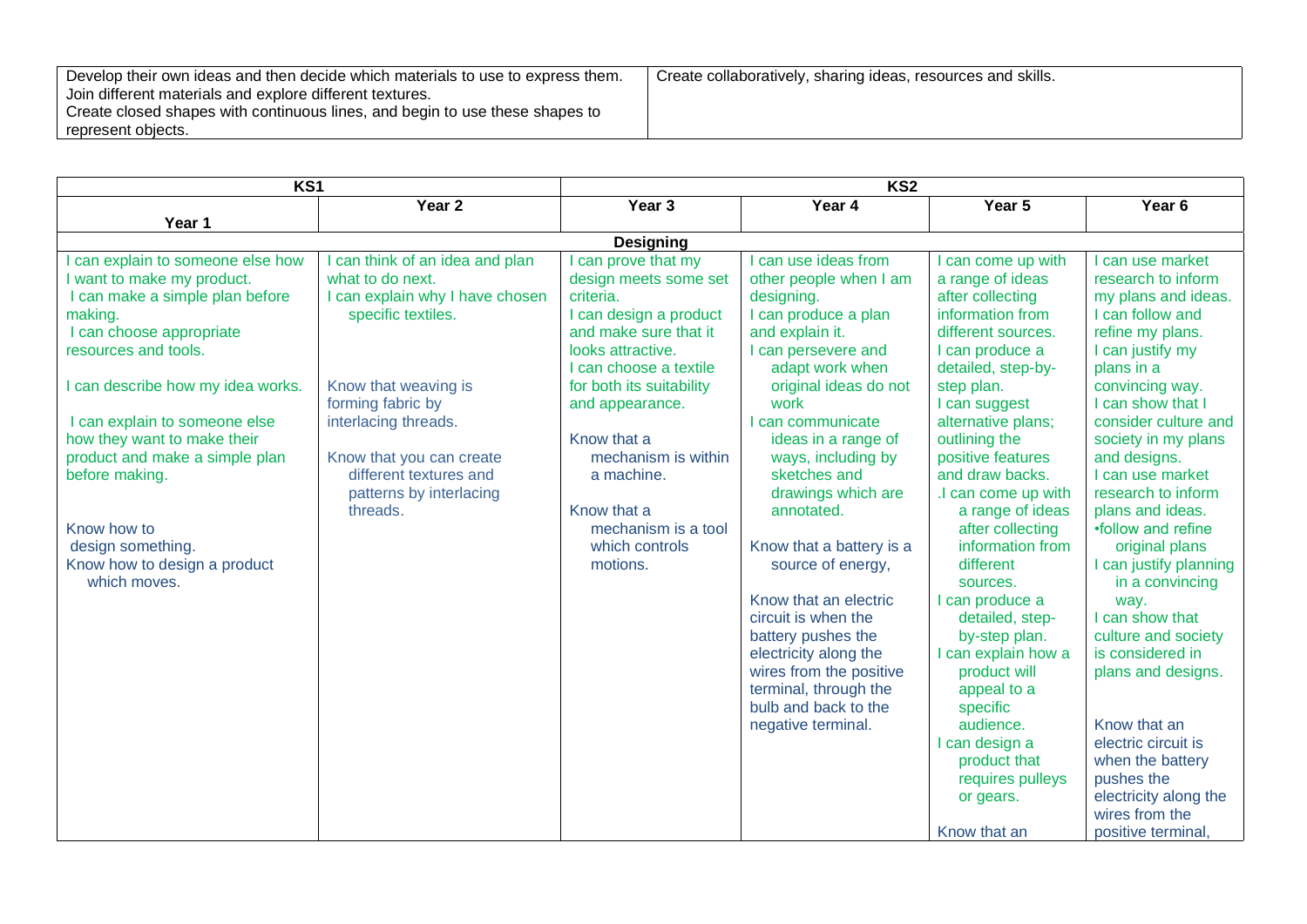|                                                                                                                                                                                                                                                                                       |                                                                                                                                                                                                                                                                                                                                                                                                                                                                                                                                                                                                                |                                                                                                                                                                                                                                                                                                                                                                                                                                                                                                           |                                                                                                                                                                                                                                                                                                                                                                                                                                                                                                          | electric circuit is<br>when the battery<br>pushes the<br>electricity along the<br>wires from the<br>positive terminal,<br>through the bulb<br>and back to the<br>negative terminal.<br>Know that a switch<br>breaks or<br>completes a<br>circuit.                                                                                                                                                                                                                       | through the bulb<br>and back to the<br>negative terminal.<br>Know that a switch<br>breaks or completes<br>a circuit.<br>Know which<br>materials conduct<br>electricity.                                                                                                                                                                                                                                                                                             |
|---------------------------------------------------------------------------------------------------------------------------------------------------------------------------------------------------------------------------------------------------------------------------------------|----------------------------------------------------------------------------------------------------------------------------------------------------------------------------------------------------------------------------------------------------------------------------------------------------------------------------------------------------------------------------------------------------------------------------------------------------------------------------------------------------------------------------------------------------------------------------------------------------------------|-----------------------------------------------------------------------------------------------------------------------------------------------------------------------------------------------------------------------------------------------------------------------------------------------------------------------------------------------------------------------------------------------------------------------------------------------------------------------------------------------------------|----------------------------------------------------------------------------------------------------------------------------------------------------------------------------------------------------------------------------------------------------------------------------------------------------------------------------------------------------------------------------------------------------------------------------------------------------------------------------------------------------------|-------------------------------------------------------------------------------------------------------------------------------------------------------------------------------------------------------------------------------------------------------------------------------------------------------------------------------------------------------------------------------------------------------------------------------------------------------------------------|---------------------------------------------------------------------------------------------------------------------------------------------------------------------------------------------------------------------------------------------------------------------------------------------------------------------------------------------------------------------------------------------------------------------------------------------------------------------|
|                                                                                                                                                                                                                                                                                       |                                                                                                                                                                                                                                                                                                                                                                                                                                                                                                                                                                                                                | <b>Making</b>                                                                                                                                                                                                                                                                                                                                                                                                                                                                                             |                                                                                                                                                                                                                                                                                                                                                                                                                                                                                                          |                                                                                                                                                                                                                                                                                                                                                                                                                                                                         |                                                                                                                                                                                                                                                                                                                                                                                                                                                                     |
| I can use my own ideas to make<br>something.<br>I can describe how something<br>works.<br>I can use own ideas to make<br>something.<br>I can make a product which moves.<br>can choose appropriate resources<br>and tools.<br>Know that joining is putting two<br>materials together. | can choose tools and materials<br>and explain why I have chosen<br>them.<br>I can join materials and<br>components in different ways.<br>I can measure materials to use<br>in a model or structure.<br>I can explain what went well<br>with my work.<br>I can choose tools and materials<br>and explain why they have<br>chosen them.<br>I can join materials and<br>components in different<br>ways.<br>can measure materials to use<br>in a model or structure.<br>Know that joining is putting two<br>materials together.<br>Know that measuring is finding<br>the length, width or height of<br>something. | I can follow a step-by-<br>step plan, choosing the<br>right equipment and<br>materials.<br>I can follow a step-by-<br>step plan, choosing<br>the right equipment<br>and materials.<br>I can select the most<br>appropriate tools<br>and techniques for a<br>given task.<br>I can make a product<br>which uses both<br>electrical and<br>mechanical<br>components.<br>I can work accurately to<br>measure, make cuts<br>and make holes.<br>Know that a<br>mechanism is within<br>a machine.<br>Know that a | I can measure<br>accurately.<br>I can persevere and<br>adapt my work when my<br>original ideas do not<br>work.<br>I can select which tools<br>to use for a particular<br>task and show<br>knowledge of handling<br>the tool.<br>I can measure<br>accurately.<br>Know which material is<br>likely to give the best<br>outcome.<br>Know that a battery is a<br>source of energy,<br>Know that an electric<br>circuit is when the<br>battery pushes the<br>electricity along the<br>wires from the positive | I can use a range of<br>tools and equipment<br>competently.<br>I can make a<br>prototype before I<br>make a final<br>version.<br>I can use range of<br>tools and equipment<br>competently.<br>I canmake a<br>prototype before<br>making a final<br>version.<br>I can make a<br>product that<br>relies on pulleys<br>or gears.<br>Know that an<br>electric circuit is<br>when the battery<br>pushes the<br>electricity along the<br>wires from the<br>positive terminal, | I can follow and<br>refine my plans.<br>I can justify my<br>plans in a<br>convincing way.<br>I can choose which<br>tool to use for a<br>specific practical<br>task.<br>I can explain why a<br>specific tool is<br>best for a<br>specific action.<br>Know how to use<br>any tool correctly<br>and safely.<br>Know what each<br>tool is used for.<br>Know that an<br>electric circuit is<br>when the battery<br>pushes the<br>electricity along the<br>wires from the |
|                                                                                                                                                                                                                                                                                       |                                                                                                                                                                                                                                                                                                                                                                                                                                                                                                                                                                                                                | mechanism is a tool                                                                                                                                                                                                                                                                                                                                                                                                                                                                                       | terminal, through the                                                                                                                                                                                                                                                                                                                                                                                                                                                                                    | through the bulb                                                                                                                                                                                                                                                                                                                                                                                                                                                        | positive terminal                                                                                                                                                                                                                                                                                                                                                                                                                                                   |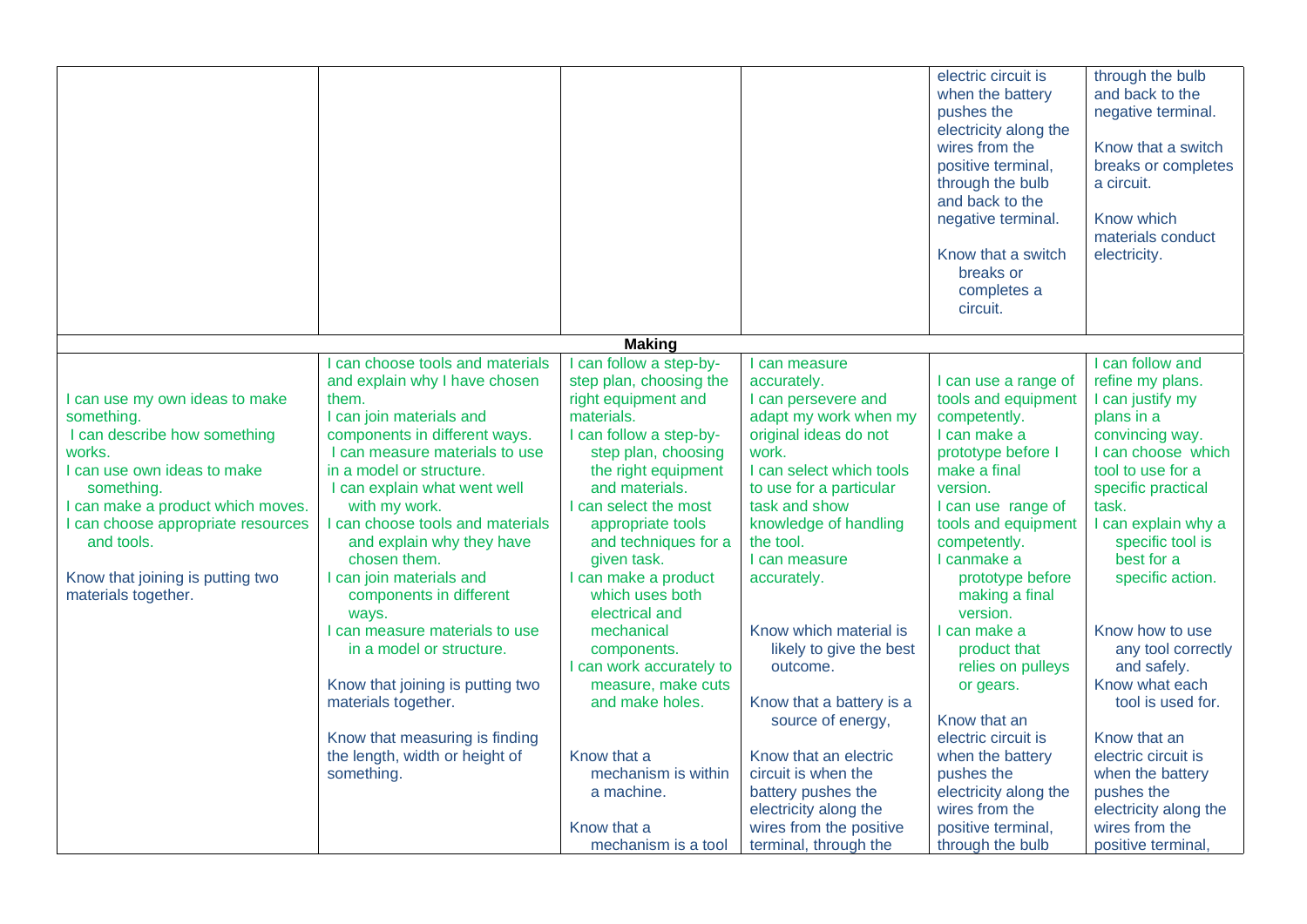|                                                                                                                                                                                                                                                                                                                                           |                                                                                                                                                                                                                                                                                                                                                                                                                                                                                         | which controls<br>motions.                                                                                                                                                                                                                                                                                                                                                                                                                                                                                                                                    | bulb and back to the<br>negative terminal.                                                                                                                                                                                                                                                                                                                                                                                                                                                                                                                                                                                                                    | and back to the<br>negative terminal.<br>Know that a switch<br>breaks or<br>completes a<br>circuit.                                                                                                                                                                                                                                                                                                                                                                                                                                                                            | through the bulb<br>and back to the<br>negative terminal.<br>Know that a switch<br>breaks or completes<br>a circuit.<br>Know which<br>materials conduct<br>electricity.                                                                                                                                                                                                                                                                                                                                                                                                            |
|-------------------------------------------------------------------------------------------------------------------------------------------------------------------------------------------------------------------------------------------------------------------------------------------------------------------------------------------|-----------------------------------------------------------------------------------------------------------------------------------------------------------------------------------------------------------------------------------------------------------------------------------------------------------------------------------------------------------------------------------------------------------------------------------------------------------------------------------------|---------------------------------------------------------------------------------------------------------------------------------------------------------------------------------------------------------------------------------------------------------------------------------------------------------------------------------------------------------------------------------------------------------------------------------------------------------------------------------------------------------------------------------------------------------------|---------------------------------------------------------------------------------------------------------------------------------------------------------------------------------------------------------------------------------------------------------------------------------------------------------------------------------------------------------------------------------------------------------------------------------------------------------------------------------------------------------------------------------------------------------------------------------------------------------------------------------------------------------------|--------------------------------------------------------------------------------------------------------------------------------------------------------------------------------------------------------------------------------------------------------------------------------------------------------------------------------------------------------------------------------------------------------------------------------------------------------------------------------------------------------------------------------------------------------------------------------|------------------------------------------------------------------------------------------------------------------------------------------------------------------------------------------------------------------------------------------------------------------------------------------------------------------------------------------------------------------------------------------------------------------------------------------------------------------------------------------------------------------------------------------------------------------------------------|
|                                                                                                                                                                                                                                                                                                                                           |                                                                                                                                                                                                                                                                                                                                                                                                                                                                                         | <b>Evaluating</b>                                                                                                                                                                                                                                                                                                                                                                                                                                                                                                                                             |                                                                                                                                                                                                                                                                                                                                                                                                                                                                                                                                                                                                                                                               |                                                                                                                                                                                                                                                                                                                                                                                                                                                                                                                                                                                |                                                                                                                                                                                                                                                                                                                                                                                                                                                                                                                                                                                    |
| I can describe how something<br>works.<br>I can explain what works well and<br>not so well in the model I have<br>made.<br>Know that joining means putting<br>two materials together.<br>Know that evaluate means looking<br>what worked well and what they<br>would improve next time.<br>Know what materials products are<br>made from. | I can explain why I have chosen<br>specific textiles.<br>I can explain what went well with<br>my work.<br>Know that joining is putting two<br>materials together.<br>Know that measuring is finding<br>the length, width or height of<br>something.<br>Know that evaluate means<br>looking what worked well and<br>what they would improve next<br>time.<br>Know what materials products<br>are made from.<br>Know that the iterative process<br>means repeating steps and<br>tweaking. | I can prove that my<br>design meets some set<br>criteria.<br>I can design a product<br>and make sure that it<br>looks attractive.<br>I can choose a textile<br>for both its suitability<br>and appearance.<br>I can explain how to<br>improve a finished<br>model.<br>I can say why a model<br>has, or has not,<br>been successful.<br>Know that a<br>mechanism is within<br>a machine.<br>Know that a<br>mechanism is a tool<br>which controls<br>motions.<br>Know that the purpose<br>of a product is thinking<br>about what it is meant<br>to be used for. | I can evaluate and<br>suggest improvements<br>for my designs.<br>I can evaluate products<br>for both their purpose<br>and appearance.<br>I can explain how I have<br>improved my original<br>design.<br>I can present a product<br>in an interesting way.<br>I can evaluate and<br>suggest<br>improvements for<br>design.<br>I can evaluate products<br>for both their purpose<br>and appearance.<br>I can explain how the<br>original design has<br>been improved.<br>I can present a product<br>in an interesting way.<br>Know what materials or<br>ingredients products are<br>made from,<br>Know which material is<br>likely to give the best<br>outcome. | I can explain how a<br>product will appeal<br>to a specific<br>audience.<br>I can evaluate<br>appearance and<br>function against<br>original criteria.<br>I can suggest<br>alternative plans;<br>outlining the<br>positive features<br>and draw backs.<br>I can evaluate<br>appearance and<br>function against<br>original criteria/<br>Know that an<br>electric circuit is<br>when the battery<br>pushes the<br>electricity along the<br>wires from the<br>positive terminal,<br>through the bulb<br>and back to the<br>negative terminal.<br>Know that a switch<br>breaks or | I can justify my<br>plans in a<br>convincing way.<br>I can show that I<br>consider culture and<br>society in my plans<br>and designs.<br>I show that I can<br>test and evaluate<br>my products.<br>I can explain how<br>products should be<br>stored and give<br>reasons.<br>I can work within a<br>budget.<br>I can evaluate my<br>product against<br>clear criteria.<br>I can test and<br>evaluate<br>designed<br>products.<br>I can explain how<br>products should<br>be stored and<br>give reasons.<br>I can evaluate<br>product against<br>clear criteria.<br>Know how to use |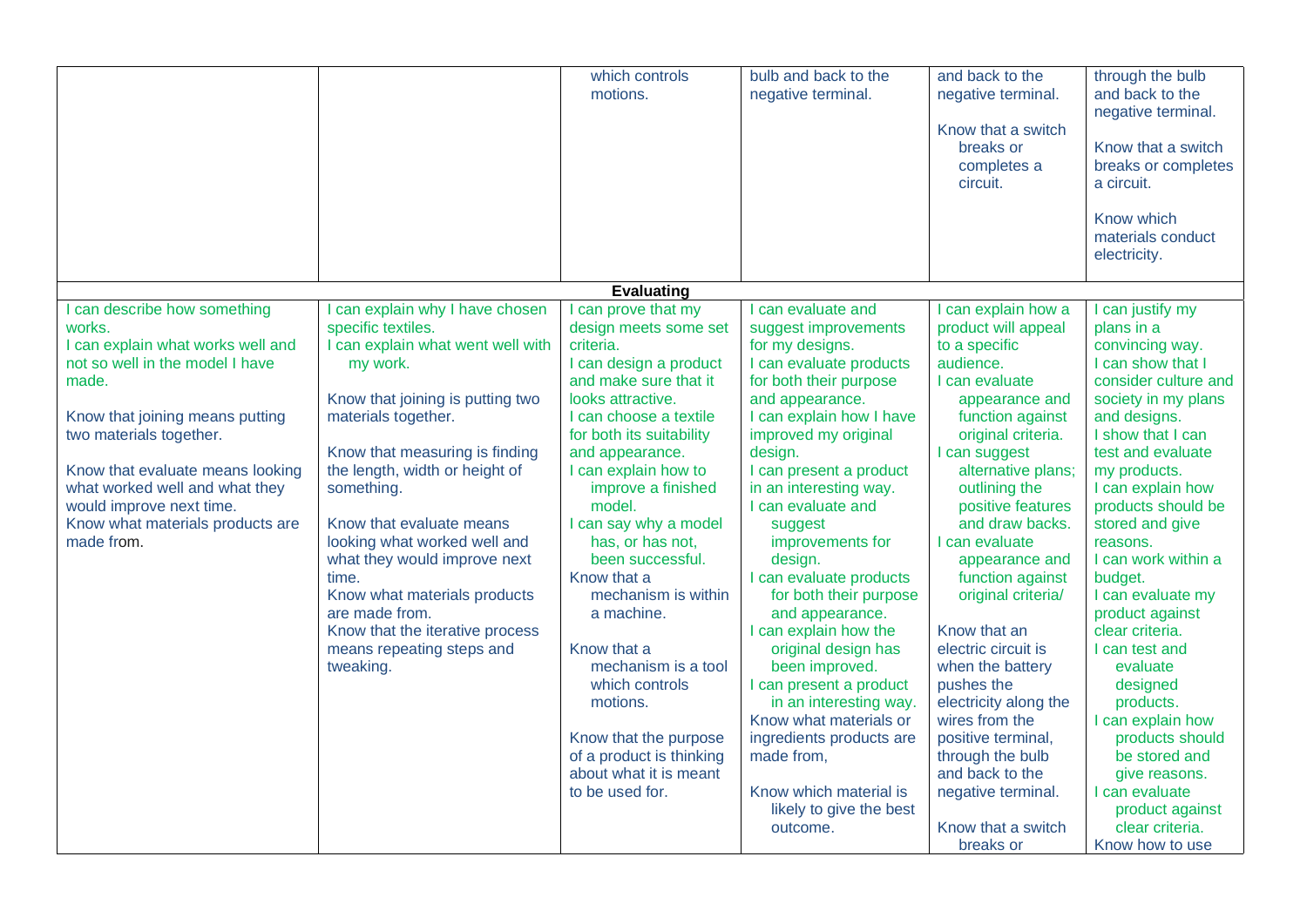|                                      |                                                                              |                                                                                                 | Know that a battery is a<br>source of energy.<br>Know that an electric<br>circuit is when the<br>battery pushes the<br>electricity along the<br>wires from the positive<br>terminal, through the<br>bulb and back to the<br>negative terminal. | completes a<br>circuit.<br>Know the key<br>events and designs<br>of individuals in<br>design and<br>technology that<br>have helped shaped<br>the world. | any tool correctly<br>and safely.<br>Know what each<br>tool is used for.<br>Know that an<br>electric circuit is<br>when the battery<br>pushes the<br>electricity along the<br>wires from the<br>positive terminal,<br>through the bulb<br>and back to the<br>negative terminal.<br>Know that a switch<br>breaks or completes<br>a circuit.<br>Know which<br>materials conduct |
|--------------------------------------|------------------------------------------------------------------------------|-------------------------------------------------------------------------------------------------|------------------------------------------------------------------------------------------------------------------------------------------------------------------------------------------------------------------------------------------------|---------------------------------------------------------------------------------------------------------------------------------------------------------|-------------------------------------------------------------------------------------------------------------------------------------------------------------------------------------------------------------------------------------------------------------------------------------------------------------------------------------------------------------------------------|
|                                      |                                                                              |                                                                                                 |                                                                                                                                                                                                                                                |                                                                                                                                                         | electricity.                                                                                                                                                                                                                                                                                                                                                                  |
| I can make my own model<br>stronger. | can make a model stronger<br>and more stable.<br>I can use wheels and axles, | <b>Technical Knowledge</b><br>can strengthen a<br>product by stiffening<br>a given part or      | can make links to<br>scientific knowledge<br>by using lights,                                                                                                                                                                                  | can make links to<br>scientific<br>knowledge to                                                                                                         | I can use electrical<br>systems correctly<br>and accurately to                                                                                                                                                                                                                                                                                                                |
|                                      | when appropriate to do so.                                                   | reinforce a part of<br>the structure.<br>I can use a simple IT<br>program within the<br>design. | switches or buzzers.<br>I can use electrical<br>systems to enhance<br>the quality of the<br>product.<br>I can use IT, where<br>appropriate, to add to<br>the quality of the<br>product.                                                        | design by using<br>pulleys or gears.<br>I can use more<br>complex IT<br>program to help<br>enhance the<br>quality of the<br>product<br>produced.        | enhance a given<br>product.<br>I can choose which<br>IT product would<br>further enhance<br>a specific<br>product.<br>I can use knowledge<br>to improve a<br>made product by<br>strengthening,<br>stiffening or<br>reinforcing.                                                                                                                                               |
|                                      |                                                                              | <b>Food Technology</b>                                                                          |                                                                                                                                                                                                                                                |                                                                                                                                                         |                                                                                                                                                                                                                                                                                                                                                                               |
| I can cut food safely.               | can weigh ingredients to use in                                              | can describe how                                                                                | can be both hygienic                                                                                                                                                                                                                           | can be both                                                                                                                                             | can explain how                                                                                                                                                                                                                                                                                                                                                               |